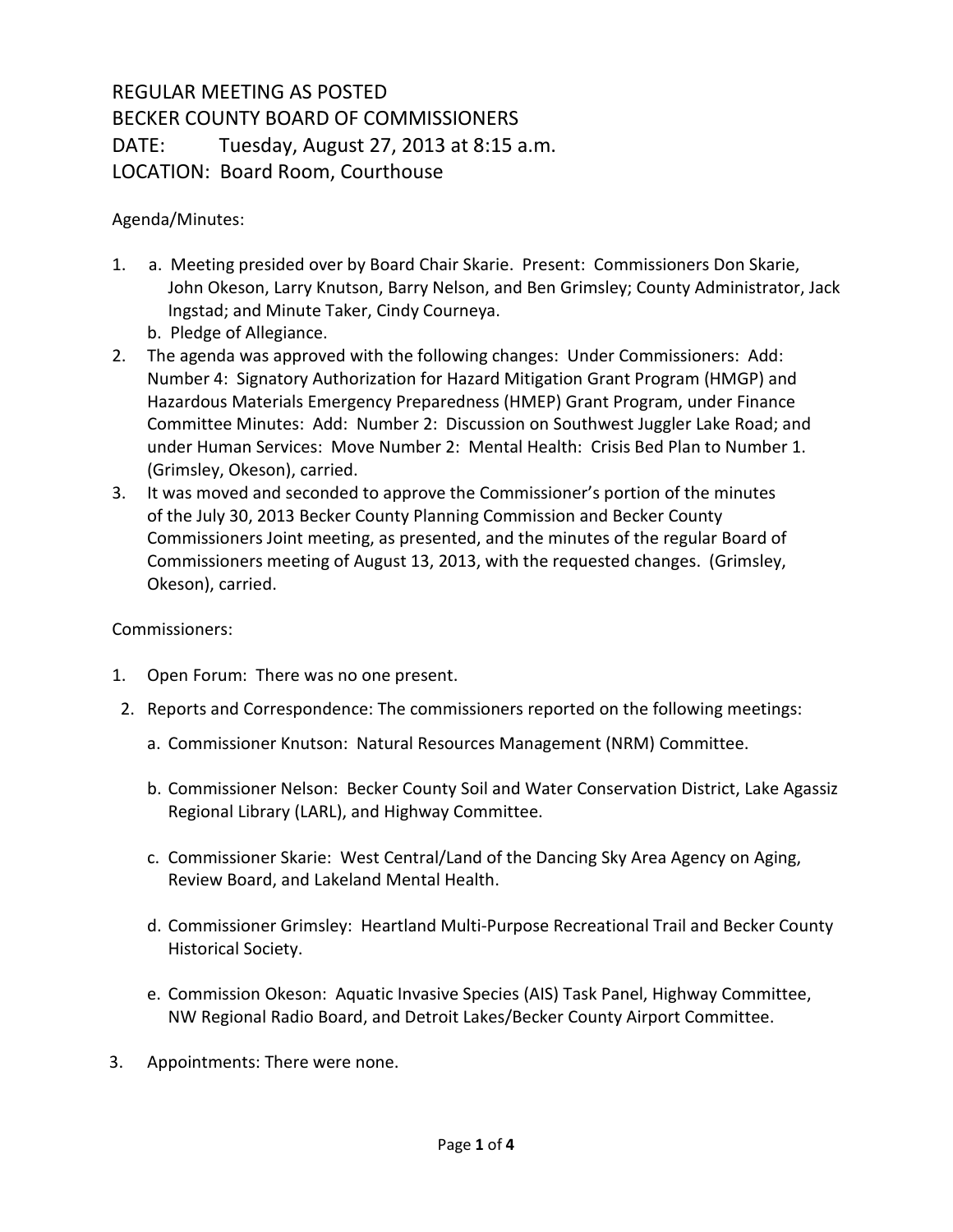4**.** It was moved and seconded to authorize the County Administrator, Jack Ingstad, to execute and sign the Hazard Mitigation Grant Program (HMGP): Number DR-4069.08, Contract #3-19570 and the Hazardous Materials Emergency Preparedness (HMEP) Grant: Number: A-HMEP- 2012-Becker Co.-00058/PO #: 3-21654. (Knutson, Grimsley), carried.

Auditor-Treasurer: Ryan Tangen presented:

- 1. Licenses and Permits:
	- a. It was moved and seconded to approve Resolution 08-13-2C, to approve the Gambling Application for Exempt Permit to conduct a Raffle for the Cormorant Lions Club on September 27, 2013 at the Cormorant Community Center, 10929 County Highway #5, Pelican Rapids, MN 56572, in Cormorant Township. (Okeson, Nelson), carried.

Finance Committee: Ryan Tangen presented:

- 1. It was moved and seconded to approve the regular claims and Auditor's Warrants:
	- a. Auditor's Warrants: (Tuesday Bills):
		- i. 08/12/2013 in the amount of \$360.00
		- ii. 08/13/2013 in the amount of \$52,610.83
		- iii. 08/20/2013 in the amount of \$73,527.14.

(Knutson, Nelson), carried.

- 2. It was moved and seconded to authorize two employees to work in excess of their approved hours, as needed, and to enter into an agreement with the employees to waive benefits eligibility. (Knutson, Okeson), carried.
- 3. Discussion was held in reference to the SW Juggler Lake Road. It was moved and seconded to offer 1,300 cubic yards of gravel or \$10,000 to Round Lake Township, to aid the township in the upgrade of the SW Juggler Lake Road. (Knutson, Okeson), carried.

Assessor: Steve Carlson presented:

- 1. It was moved and seconded to approve the abatements for:
	- a. PIN #06.8001.000 in Cormorant Township for the amount of \$120.00, due to camper was purchased late in 2012 and did not receive tabs before the assessor viewed the property.
	- b. PIN #06.8083.000 in Cormorant Township for the amount of \$124.00, due to camper was purchased late in 2012 and did not receive tabs before assessor viewed property.
	- c. PIN #08.0932.000 in the City of Detroit Lakes for an amount of \$358.00, \$236.00, and \$240.00, due to assessment error on lakeshore/valuation for tax years 2011, 2012, and 2013.
	- d. PIN #11.8017.000 in Evergreen Township for an amount of \$194.00, due to Homestead error.
	- e. PIN #31.8018.000 in Spruce Grove Township for an amount of \$148.00, due to assessment error.

(Grimsley, Nelson), carried.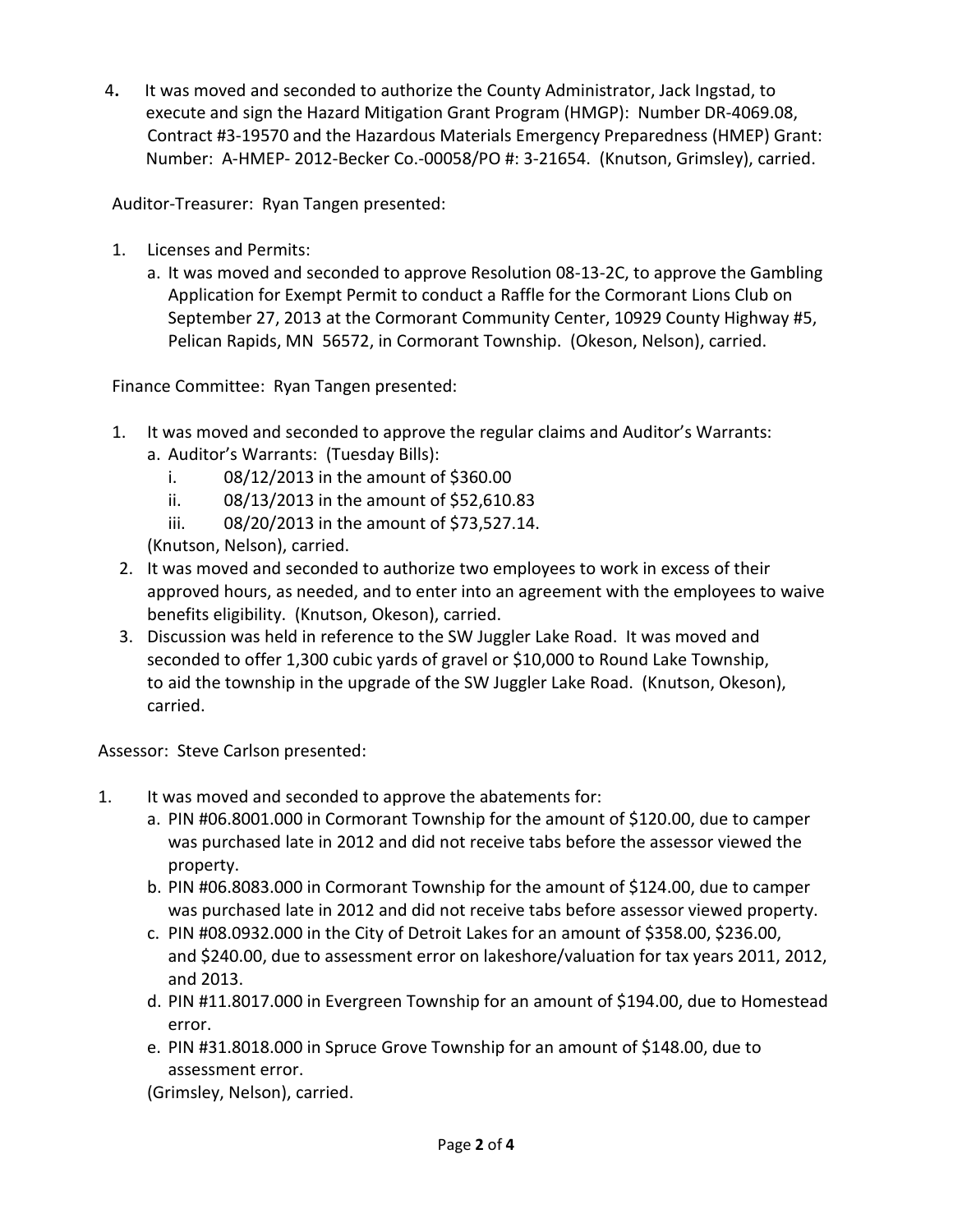Human Services: Nancy Nelson presented:

- 1. Staff from Human Services, Don Janes, and Amber Nelson, presented information in reference to the proposed Becker County Crisis Stabilization Unit (CSU) Program. If approved, this program will have two beds available in Detroit Lakes for adults being admitted with mental health issues, with the goal to reduce the number of inpatient psychiatric hospitalizations and to shorten the length of hospitalizations by providing more local assistance and care. Discussion followed with the recommendation that if the program is approved today, an ongoing review of the program be completed with a report provided to the Board for further consideration. It was moved and seconded to approve the Becker County Crisis Stabilization Unit Program (Crisis Bed Plan), as presented. (Nelson, Okeson), carried.
- 2. It was moved and seconded to approve the renewal of the Waiver Agreements with Mahube-OTWA Community Council, Inc., for homemaker and chore services and Golden Manor Corporation for services associated with assisted living such as behavioral programming and personal support systems. (Grimsley, Knutson), carried.
- 3. It was moved and seconded to approve the renewal of the Purchase of Service Agreement between Becker County Community Health and Mahube-OTWA, for registered nursing services, as presented. (Grimsley, Nelson), carried.
- 4. It was moved and seconded to approve the Mental Health Agreement with Stellher Human Services, Inc. to provide Mobile Crisis Response Services for Children and Adults and Adult Crisis Stabilization Services at the Becker County Transitional Apartment site and also the renewal of the Mental Health Agreement with Detroit Lakes Public Schools/ Lakeland Mental Health/Becker County Human Services to provide children's counseling intervention services and Children's Therapeutic Services with Support (CTSS) to be rendered by Lakeland Mental Health and provided in the school. (Nelson, Okeson), carried.
- 5. It was moved and seconded to approve Resolution 08-13-2A, to approve the Final Disposition Policy, as presented. (Grimsley, Okeson), carried.
- 6. It was moved and seconded to approve Resolution 08-13-2B, to hire one (1) full-time Social Worker for Child Protection, and to backfill if necessary. (Nelson, Okeson), carried.
- 7. It was moved and seconded to approve the Human Services claims for Human Services, Community Health, and Transit. (Okeson, Nelson), carried.

Planning and Zoning: Patty Swenson presented:

- 1. It was moved and seconded to concur with the Planning Commission, to approve the request submitted by Jeff Alberts, for an after-the-fact Conditional Use Permit (CUP) to continue to operate an Automotive Repair Shop on a property currently zoned Agricultural, located at 17321 Otto Zeck Road in Erie Township, as it is not detrimental to the neighborhood. (Okeson, Knutson), carried.
- 2. It was moved and seconded to concur with the Planning Commission to approve the application submitted by Bruce Danielson, for an amendment to existing Conditional Use Permits #539264, #548636, and #549201, to add an additional business for office use and storage inside the existing building, to include an addition onto the side of the existing building for cold storage for personal equipment, and with one (1) sign being erected to